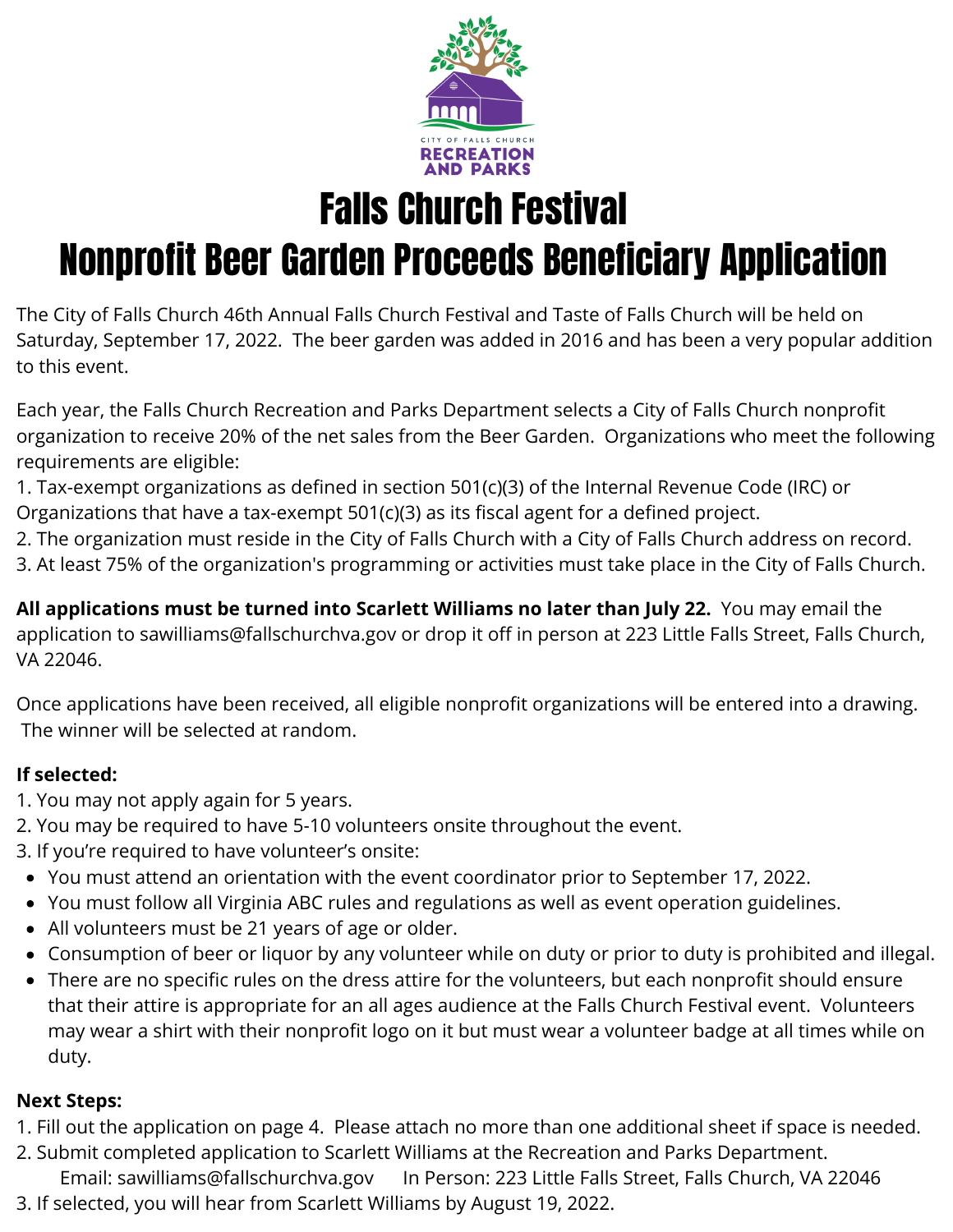# **Non-Profit Beer Garden Responsibilities**

# **SUPERVISION**

- The NP is responsible for the recruitment and scheduling of volunteers sufficient for the operation of the Beer Garden that NP's volunteers will be managing. The responsibilities of the NP are limited to these functions and actual operation, management and other on-site functions are the responsibilities of the individual volunteers.
- Each NP must identify at least one volunteer who will be in a leadership role during the event and each of these supervisory volunteers must have training through the City of Falls Church prior to the event. Training includes familiarity and a working knowledge of all Virginia Alcohol and Beverage Commission (VABC) rules and regulations, as well as the knowledge of the NP's volunteers.
- Volunteers, while supervised directly by the volunteer identified by the NP, ultimately have reporting responsibility to the management of the City of Falls Church Recreation and Parks Department. The City of Falls Church holds the VA ABC permit and provides at least one individual at all times to manage the entire beer/mixed cocktails/liquor operations effort.
- At least one supervisor must attend the orientation meeting which will be set by the City of Falls Church.
- Names, phone numbers and email addresses of the beer supervisors must be reported to the City of Falls Church prior to the event.

# **HOLD HARMLESS AND INSURANCE VERIFICATION**

- The NP guarantees that it maintains general liability insurance to cover the actions and liabilities of or caused by any individuals working or volunteering on behalf of their organization. Such insurance must cover all activities by organization members and representatives on-site at the City of Falls Church Falls Church Festival. The City of Falls Church will request a certificate of insurance and the NP must provide that certificate prior to the day of the event. Note: this is not liquor liability coverage; rather it is a policy which includes coverage for organizational representatives acting on behalf of the NP.
- Further, the NP holds harmless and indemnifies the City of Falls Church its elected officials, officers, employees, agent, representatives and volunteers for any actions, debts, liabilities or claims which arise due to the actions of its organizations members and representatives at the Falls Church Festival, unless such actions were directly requested or required by the City of Falls Church staff.
- The liability to each NP is limited to the responsibility of recruiting and scheduling of volunteers, and identifying and training of those volunteers (including but not limited to supervisory personnel).

### **IMPORTANT CONSIDERATIONS**

While infractions of ABC rules are enforced by the ABC upon individuals, should a NP have serious and/or repeated violations, the NP may not be considered for future events.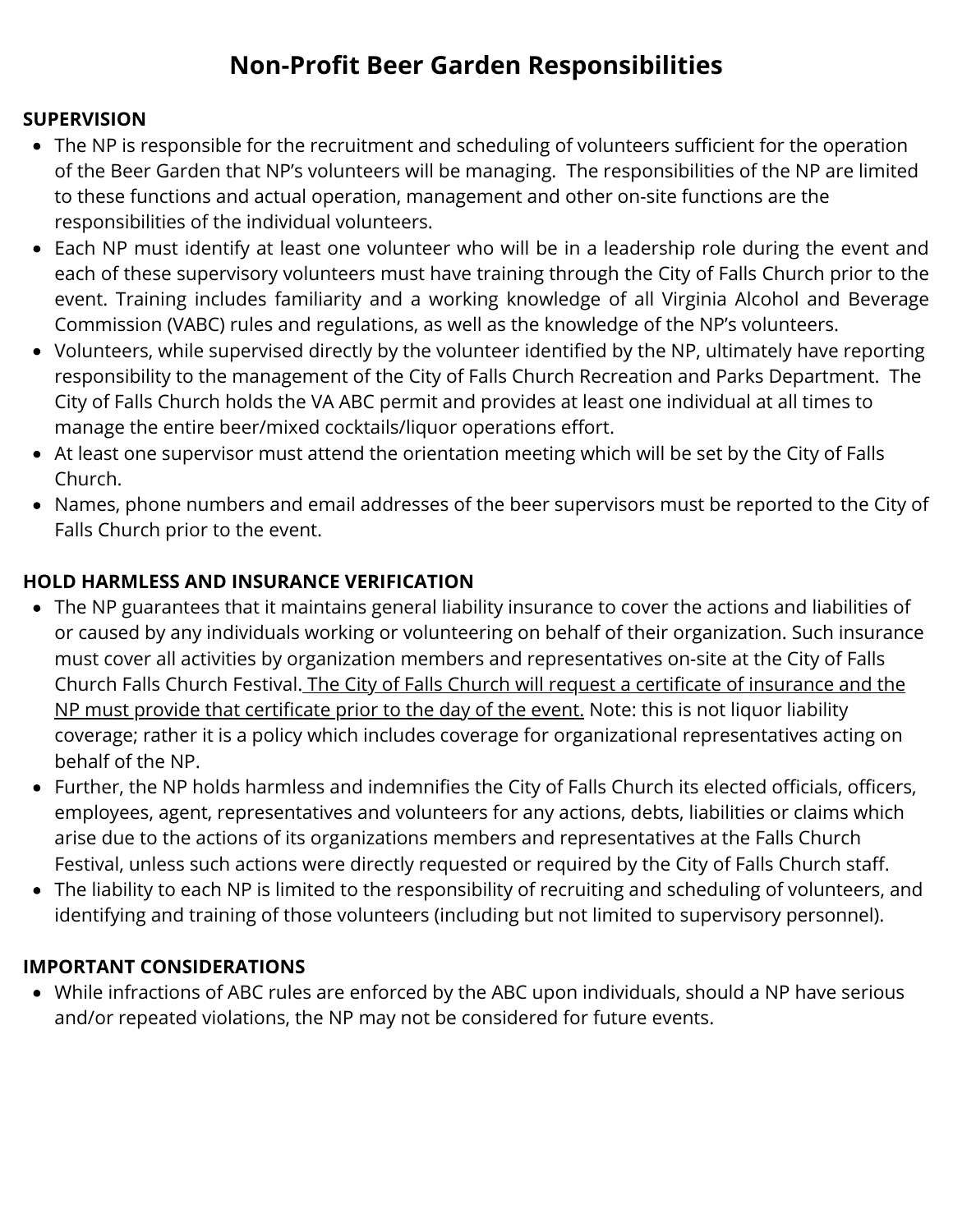# **Possible Volunteer Positions: Supervisor, Pourers and Roamers**

All workers must be 21 years of age.

- A supervisor must be at the beer location at all times.
- Consumption of beer by any volunteer serving beer while on duty or prior to duty is prohibited and illegal.
- Please identify at least one volunteer who will be in a leadership role per shift.

# **Supervisor Responsibilities**

- Supervisors are the main contact during event.
- Ensure that all guidelines are met.
- Report any intoxicated patrons to the Parks and Rec Staff.
- Ensure that only 2 drinks are sold at one time.
- Reports any concerns to the Parks and Rec staff.
- Ensure that volunteers have been trained on the ABC rules and regulations provided in the training.

# **Pourer Responsibilities**

- Beer is to be poured from the taps into 16 oz. cups.
	- 1 Beer = 2 Tickets
- Mixed Cocktails are poured into 12oz. cups.
	- $\circ$  1 Mixed Cocktail = 2 Tickets
- Tastings are poured into 2oz. cups.
	- 1 Tastings = 1 Ticket
- No more than 2 beverages can be served at one time to one person.
- Last call is 3:45pm Beer serving stops at this time. NO EXCEPTIONS

# **Roamer Responsibilities**

- Roamers are to move about the beer garden during the event.
- Alert the Supervisor of any intoxicated patrons.
- Look for any suspected underage drinking and alert the Supervisor.
- Throw away any trash left on tables.
- Fill in when needed at any other volunteer position.
- Ensure that all alcoholic beverages are staying inside the designated beer garden.

### **Important Considerations**

Serving staff are required to decline to serve to persons who appear underage or inebriated. Inspectors of the Virginia ABC will conduct spot-checks of beer locations during the event. They will severely reprimand and enforce infractions of ABC rules, and they have the authority to arrest individuals for violations.